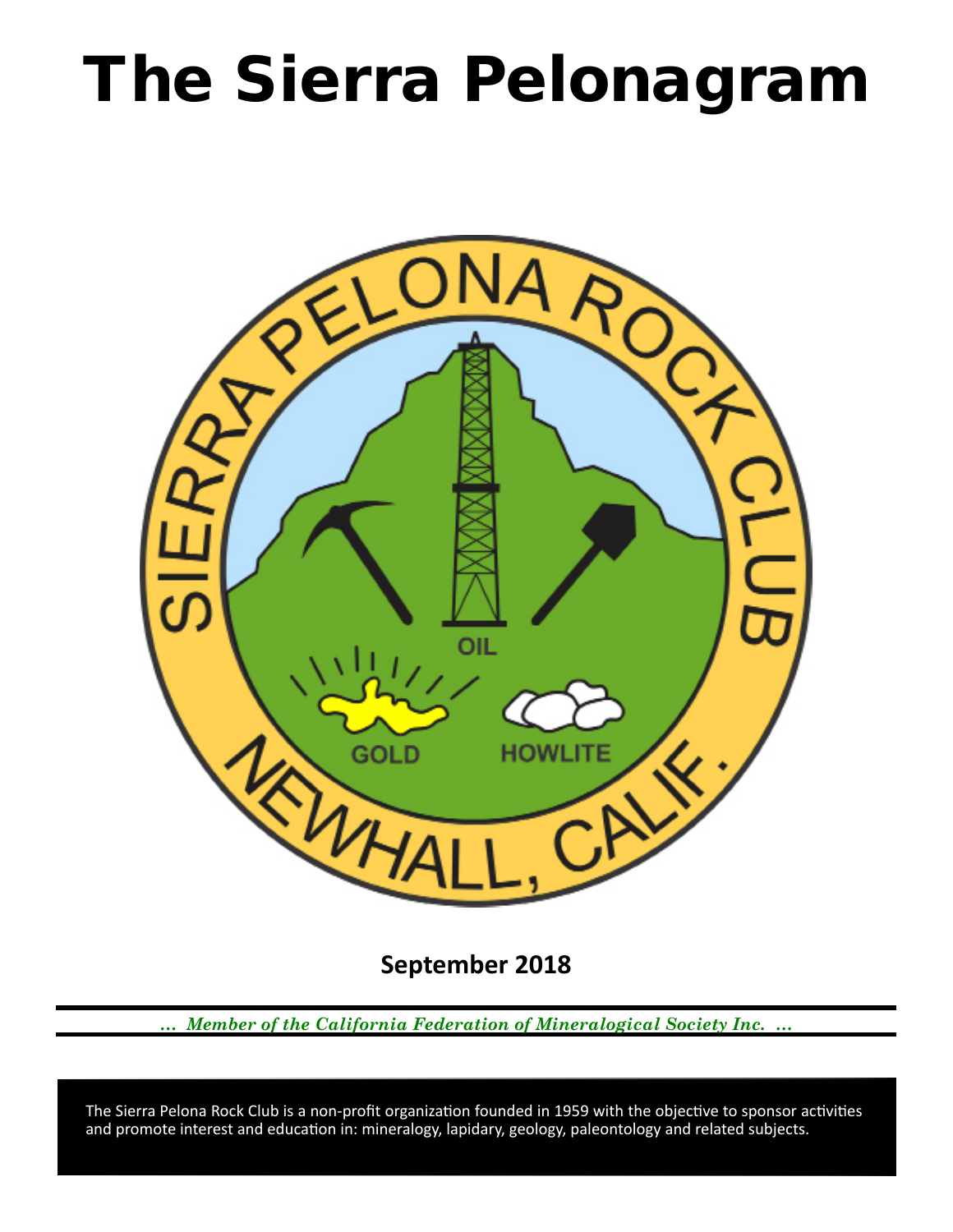**SPRC Board Meeting Minutes** 09/04/2018 Start Time: 7:15pm End Time: 7:59pm

**Attendees:** Ron Rackliffe President, Bill Webber Vice President, Shana Ruiz Secretary, Julie Tinoco Field Trip Planner, and Bruce Velie sat in for Evelyn Velie the Federation Director.

## **Agenda:**

We have voted in 4 new members to the club. New members are: Irina Swauger, Donna Svetich, David Burkhead, and Cindy Gold. Welcome to the Club. No other new applications have been turned in at this time.

Our club financials remain the same as the last Board Meeting. No new finance issues.

We talk about our plans for the fundraiser we will be doing on October 27th at the Gilchrist Pumpkin Patch. More information will be to follow at a later date.

Other business: The Club will be purchasing new bingo equipment. We are still in search of what will work for our club and its need. Our club workshop has changed it's date to Oct. 6th.

We have our club meeting Sept. 18th @ 7:30pm. I hope everyone has had a great Summer Break and look forward to seeing all the members there. We will be having Bingo, Ice Cream Social (which the Club will be providing everything.) No need to bring anything but, yourself and your sweet tooth. Also, we will be having show and tell. It is a great chance to bring what you have collected over the Summer and show off your treasures.

The following weekend Sept. 22nd will be our club fieldtrip to the club's claim and for a bbq. An appetite is sure to be built up after rockhounding.

November will be our last field trip of the year and we will be gold panning. No field trip in Dec. Holiday Party will be on Dec. 8th it starts at 11am. Please keep in mind who you would like to nominate/vote for your new Board Members. As you all know Ron Rackliffe will not be able to be our President in the upcoming New Year.

## **Birthdays** Have a wonderful day, fall babies!

**September** JP Castilla Logan Gunter Owen Gunter Alexandria Smith Margaret Stamboulian Julie Tinoco

**October** Omid Aeen Josh Derenski Alexander Hamilton Katherine Webber



# **Officers:**

President – Ron Rackliffe Vice‑President – Bill Webber Secretary: Shana Brunes-Ruiz Treasurer –Kay Denson Federation Director (CFMS/AFMS) --Evelyn Velie

# **Chairpersons:**

Claim--Mike Serino Donation Rock Table--Ron and Akiko Strathmann Equipment--Bill Webber Field Trips – Julie Tinoco Historian ‑Open Hospitality – Evelyn Velie Membership – Heidi Webber Website-- Larry Holt Pelonagram Publisher, Editor – Heidi Webber Programs –Tina White Publicity –Bruce Velie Sunshine--Brigitte Mazourek

The Sierra Pelona Rock Club, is a member of the California and American Federation of Mineralogical Societies, Inc. (CFMS/AFMS). The general club meetings (Open to the public) are at 7:30 PM, on the 3rd Tuesday of each month at:

# **The Clubhouse of the Greenbrier Mobile Estates EAST 21301 Soledad Canyon Rd Canyon Country, CA 91351**

Contact the Club or the Sierra Pelonagram Editor at:

**Sierra Pelona Rock Club P.O. Box 221256 Newhall, Ca. 91322** Or e‑mail: hwebber@pacbell.net *Visit the SPRC website [www.sierrapelona.com](http://www.sierrapelona.com/)*

Sincerely, your Club Secretary, Shana Ruiz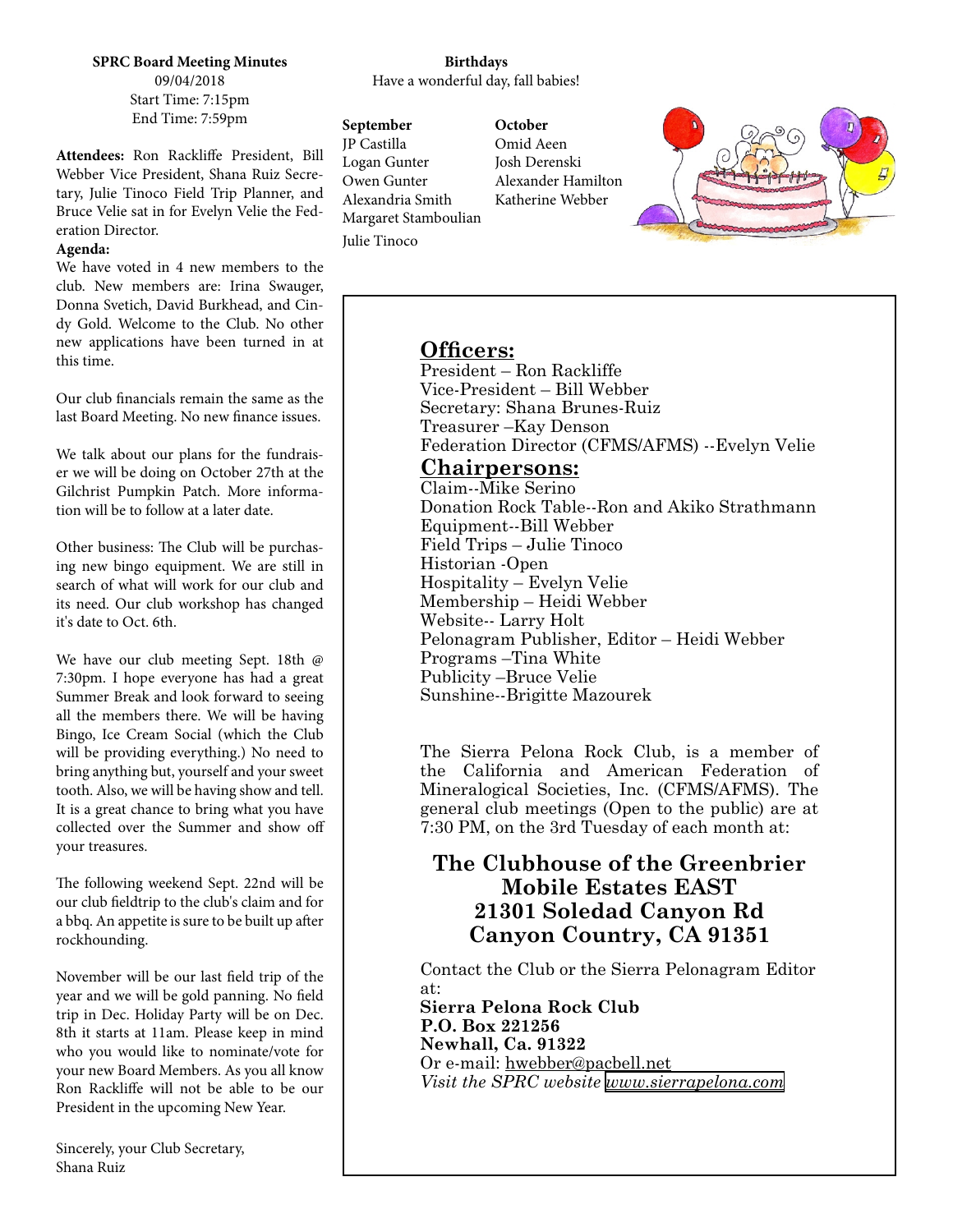

I hope everyone has had a great Summer Break and look forward to seeing all the members there. We will be having Bingo, Ice Cream Social (which the Club will be providing everything.) No need to bring anything but, yourself and your sweet tooth. Also, we will be having show and tell. It is a great chance to bring what you have collected over the Summer and show off your treasures. Ron R.

# **New Members**

Welcome to the Sierra Pelona Rock Club! You will be introduced to the membership and given your badges and packets at the September 18 meeting.

David Burkhead Cindy Gold Donna Svetich Irina Swauger



#### **What is Rhyolite?**

Rhyolite is an extrusive igneous rock with a very high silica content. It is usually pink or gray in color with grains so small that they are difficult to observe without a hand lens. Rhyolite is made up of quartz, plagioclase, and sanidine, with minor amounts of hornblende and biotite. Trapped gases often produce vugs in the rock. These often contain crystals, opal, or glassy material.

Many rhyolites form from granitic magma that has partially cooled in the subsurface. When these magmas erupt, a rock with two grain sizes can form. The large crystals that formed beneath the surface are called phenocrysts, and the small crystals formed at the surface are called groundmass.

Rhyolite usually forms in continental or continent-margin volcanic eruptions where granitic magma reaches the surface. Rhyolite is rarely produced at oceanic eruptions.

## **Eruptions of Granitic Magma**

Eruptions of granitic magma can produce rhyolite, pumice, obsidian, or tuff. These rocks have similar compositions but different cooling conditions. Explosive eruptions produce tuff or pumice. Effusive eruptions produce rhyolite or obsidian if the lava cools rapidly. These different rock types can all be found in the products of a single eruption.

Eruptions of granitic magma are rare. Since 1900 only three are known to have occurred. These were at St. Andrew Strait Volcano in Papua New Guinea, Novarupta Volcano in Alaska, and Chaiten Volcano in Chile.

Granitic magmas are rich in silica and often contain up to several percent gas by weight. (Think about that - several percent gas by weight is a LOT of gas!) As these magmas cool, the silica starts to connect into complex molecules. This gives the magma a high viscosity and causes it to move very sluggishly.

The high gas content and high viscosity of these magmas are perfect for producing an explosive eruption. The viscosity can be so high that the gas can only escape by blasting the magma from the vent.

Granitic magmas have produced some of the most explosive volcanic eruptions in Earth's history. Examples include Yellowstone in Wyoming, Long Valley in California, and Valles in New Mexico. The sites of their eruption are often marked by large calderas.

### **Lava Domes**

Sluggish rhyolitic lava can slowly exude from a volcano and pile up around the vent. This can produce a mound-shaped structure known as a "lava dome." Some lava domes have grown to a height of several hundred meters.

Lava domes can be dangerous. As additional magma extrudes, the brittle dome can become highly fractured and unstable. The ground can also change slope as the volcano inflates result in an explosion. It can also



Lava Dome: Photo of a lava dome in the caldera of and contracts. This activity can Mount St. Helens. Activity at St. Helens slowly extrudes trigger a dome collapse. A dome thick lavas that gradually build domes in the caldera. collapse can lower the pressure This dome is composed of dacite, a rock that is interon the extruding magma. This mediate in composition between rhyolite and andesite. sudden lowering of pressure can Photo by the United States Geological Survey.

result in a debris avalanche of material falling from the tall collapsing dome. Many pyro-Happy Fall Y'all! clastic flows and volcanic debris avalanches have been triggered by a lava dome collapse.